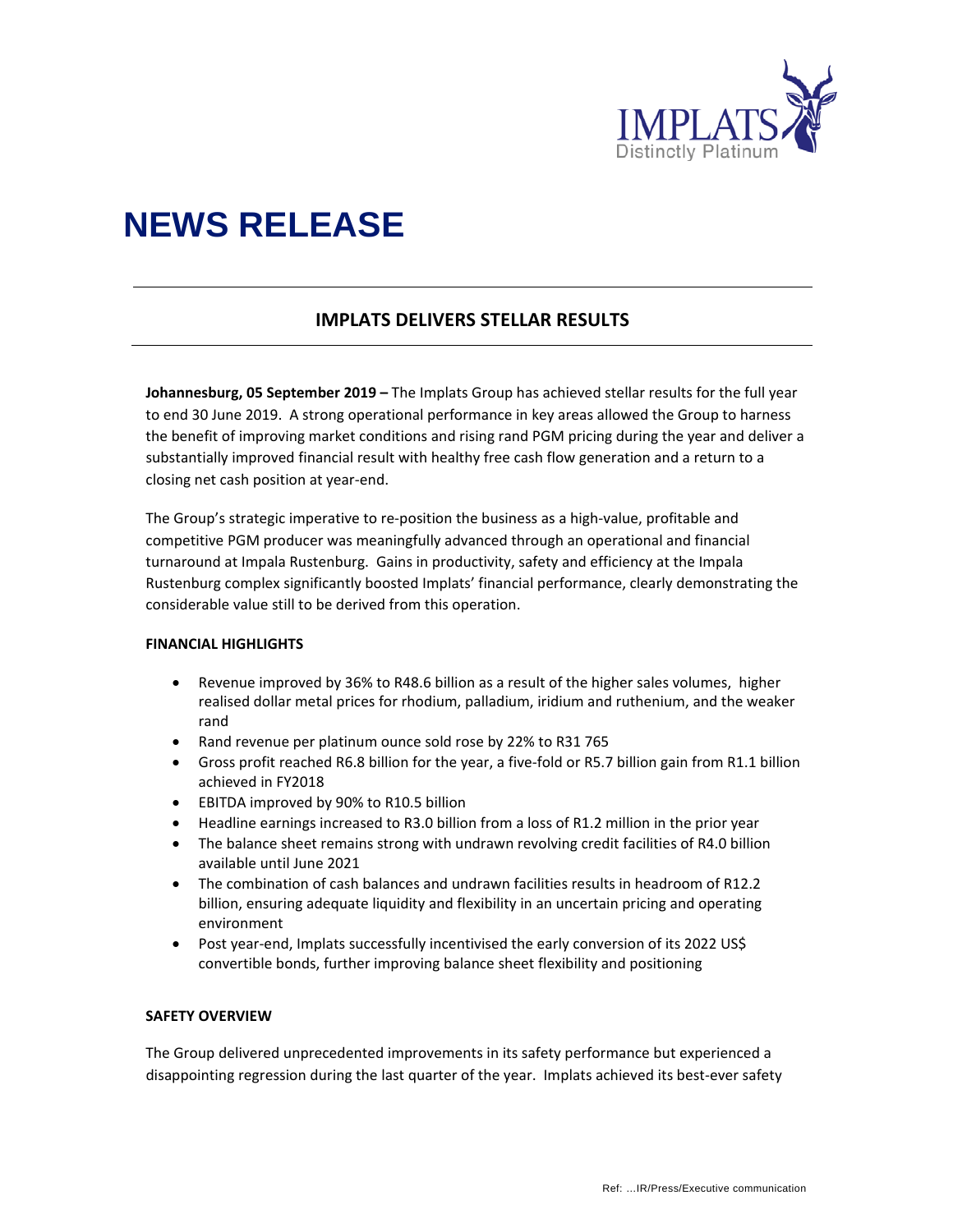performance and led the PGM industry in fatality free safety rates at the end of the third quarter. The Group's fatal injury frequency rate improved by 28% from the prior year to 0.047 per million man hours worked, with the lost-time injury frequency rate improving by 12% to 5.30 per million man hours worked. Nine of the Group's operations achieved millionaire and/or multi‐millionaire fatal-free status at the close of the reporting period.

It is with deep sadness and regret, however, that the Group reported five work‐related fatalities during the year at managed operations. Implats offers ongoing support to the families in recognition of the severe impact of their loss. Each tragic incident was subject to a rigorous independent investigation, with learnings shared across the Group and remedial action taken to improve controls and prevent reoccurrence. Safety remains the foremost priority and Implats is committed to working with all stakeholders to arrest the recent retracement in safety performance and to achieve its vision of zero harm.

### **OPERATIONAL OVERVIEW**

Implats CEO Nico Muller commented: *"The Group made material strides in delivering its stated strategy to prioritise value over volume. The execution of the Impala Rustenburg restructuring was advanced to plan during the year with the successful completion of the first phase. In addition to structural changes at Impala Rustenburg, and to enhance the competitiveness of the Group's portfolio, management continues to explore ways to improve safety, productivity and cost efficiency at all other operations. To this end, the Group successfully maintained the recalibration of operations at Marula, while sustaining industry leading productivity and safety performances at Mimosa, Two Rivers, Zimplats and Impala Refining Services (IRS)."*

The Group delivered a strong performance during the year, anchored by the operational turnaround at Impala Rustenburg, which represents circa 50% of the Group's mine-to-market production. A 3% increase in concentrate production at Impala Rustenburg, despite the contraction of the mining footprint, together with maintained delivery from Zimplats, Mimosa and Marula, offset a weaker contribution from Two Rivers. Consequently, Group mine-to-market platinum in concentrate volumes were stable at 1.3 million ounces.

Costs were well controlled despite the inflationary pressures of rising labour and utility spend and the impact of a weaker rand on translated costs from the Zimbabwean subsidiaries. Unit costs increased by 4% on a stock‐adjusted basis to R23 942 per platinum ounce.

Each of the Groups' operations delivered positive free cash flows in FY2019 except Mimosa, where working capital changes impacted sales receipts and hence free flow cash. Higher received pricing drove margin expansion at all operations and the Group received higher dividend flow from its joint ventures.

**Impala Rustenburg:** The year was characterised by a step‐change in operational momentum at Impala Rustenburg as the implementation of restructuring initiatives yielded gains. Despite the closure of 4 Shaft and the scaling down of production at 1 Shaft (collectively ‐554 000 tonnes), mill throughput increased by 2% to 11.21 million tonnes (FY2018: 10.95 million). This was due to improved delivery at both 12 and 14 shafts, (+504 000 tonnes) and supported by the ramp‐up in volumes from 16 (+ 294 000 tonnes) and 20 (+91 000 tonnes) shafts.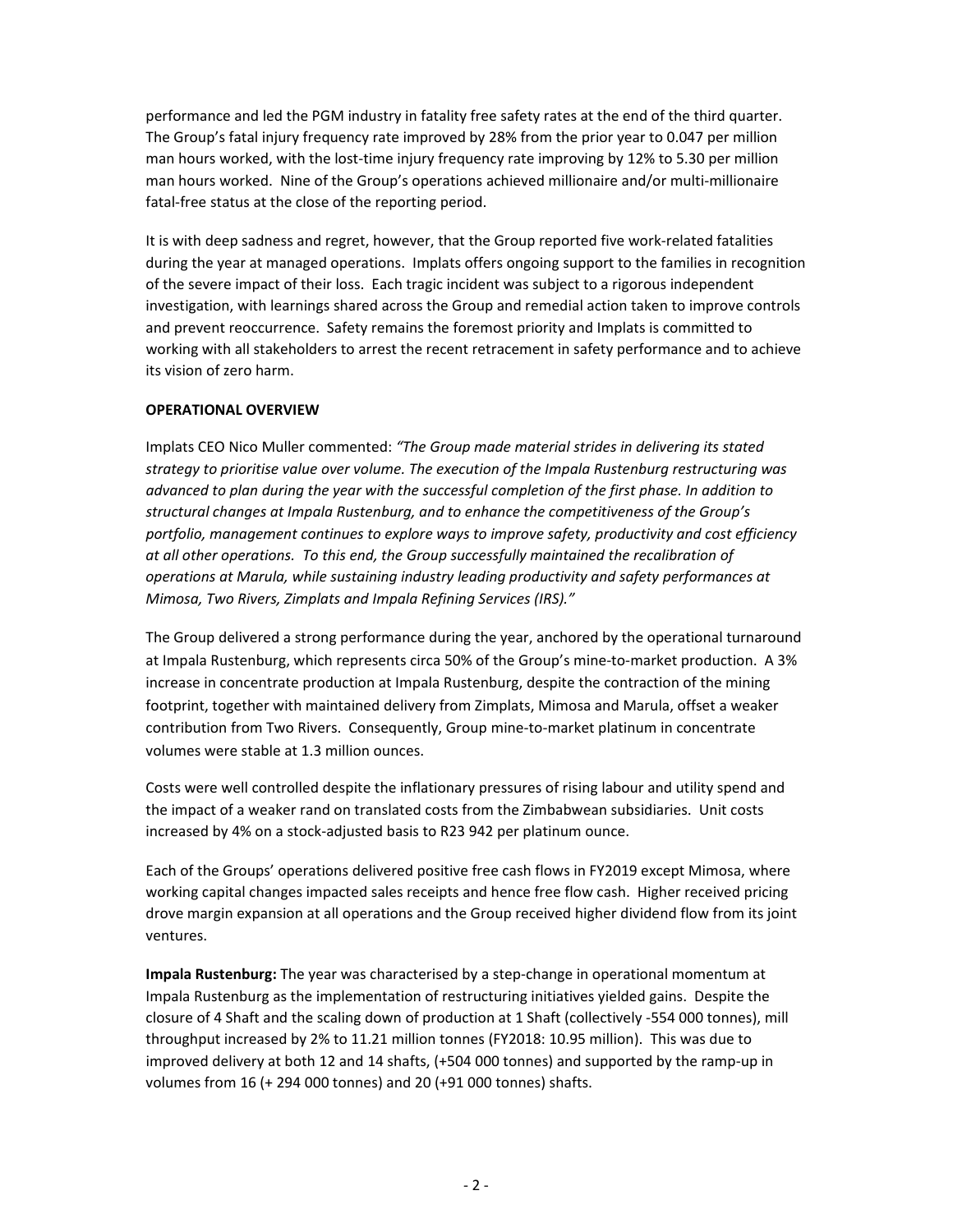**Impala Refining Services (IRS):** IRS delivered another significant financial contribution to the Group, aided by higher rand PGM pricing for its basket of production and sales. Long-term concentrate purchase agreements are dominated by ore feeds from Great Dyke and UG2 sources, the bulk of which is sourced from mine-to-market operations. Revenue benefited from improved palladium and rhodium prices and their presence in these reef types, increasing by 17% to R25.7 billion (FY2018: R22.0 billion).

**Zimplats:** The Zimplats team delivered another year of consistent, efficient and profitable production, as well as industry leading safety performances. This operation has operated for several years without a fatal incident. An unfortunate fatal injury during the final quarter of the financial year has only renewed management's resolve to regain its delivery of the Group's zero‐harm objectives. Zimplats operated for its first year under the conditions of new converted mining rights, which came into effect on 31 May 2018, yielding free cash benefits from reduced average taxation, despite higher royalty rates.

**Marula:** The operational performance for the year under review was marred by a particularly weak third quarter, during which a seven‐day community stoppage impacted both mined and milled volumes. Gross tonnes milled declined by 4% to 1.77 million tonnes (FY2018: 1.84 million). Management made good progress towards securing a lasting resolution to intermittent community disruptions at Marula, where the capital footprint, staffing levels and mine planning are all in place to support annual production of more than 90 000 ounces of platinum in concentrate.

**Mimosa:** Mimosa delivered another stable operating performance, a commendable achievement given its maturity, its limited scope for volume and efficiency gains and the challenges presented by the Zimbabwean operating environment.

**Two Rivers:** Despite pleasing absolute cost controls and reasonable delivery against targeted development, mining and milling volumes, the impact of continued mining into low-grade, split-reef areas and consequential lower recoveries, resulted in a disappointing platinum production and unit cost performance in FY2019. Given its still competitive industry position, the operation is expected to remain a valuable cash contributor to the Group.

### **MARKET OVERVIEW**

While platinum pricing continues to struggle, its discount to both palladium and rhodium has continued to spur efforts to reconsider the mix of metals used in gasoline light duty catalysis. As the world focuses on the challenges of decarbonisation, the opportunity presented by fuel cells and a hydrogen economy is gaining growing recognition.

Jewellery remains a key source of platinum demand. Implats continues to work with Platinum Guild International (PGI) on initiatives aimed at reigniting growth in the Chinese market, where several challenges and constrained funding have limited the reach of promotional efforts. The PGI has delivered programmes and initiatives which have resulted in continued growth in demand in India, the US and Japan.

The fundamentals for both palladium and rhodium have strengthened over the past year as the benefit of stronger demand from Europe and accelerated demand from China resulted in a stepchange in expected global loadings for gasoline light duty vehicles. Northern Hemisphere refining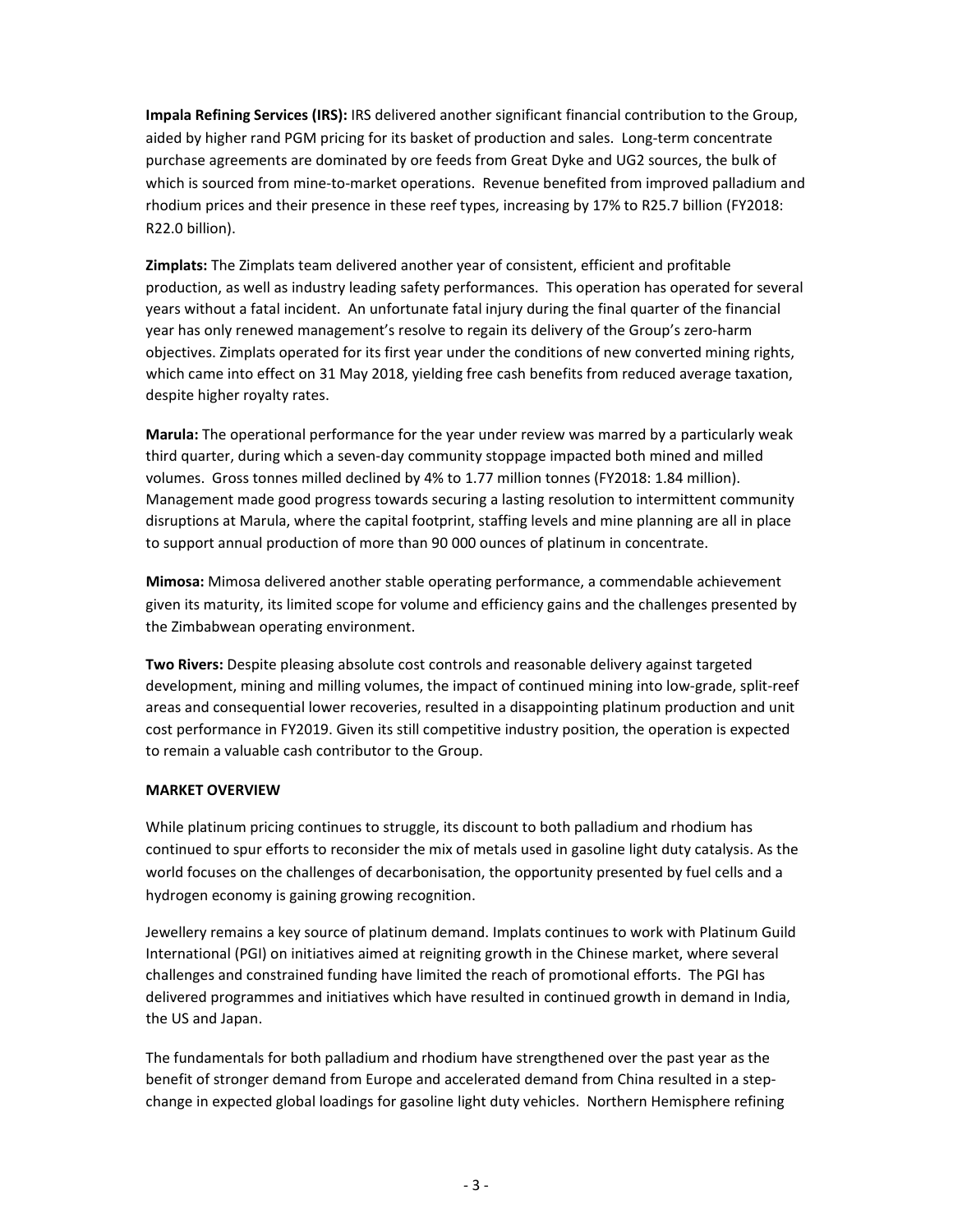constraints also impacted the release of secondary supply and pricing has remained robust despite headwinds from weak auto sales data in the first half of 2019.

Despite some signs of a supply response, as evidenced by an announced project release in Russia at the beginning of 2019, it is Implats' view that while palladium supply growth is likely to outstrip that of platinum and rhodium over our forecast horizon, the market is likely to remain in a deep and structural deficit in the medium term.

# **KEY PROJECTS**

Implats' key projects and business development activities are focused on assets which are low‐cost, predominantly mechanised and have the ability to deliver defensive cash generation. These assets will entrench and enhance the Group's competitive position and sustain profitability well into the future.

The construction phase of Impala Rustenburg's **20 Shaft** capital project was concluded during the year, while the **16 Shaft** project reached 92% completion at year‐end. Both shafts are producing more than 50% of targeted steady‐state production and management focus has moved to creating the required mineable face length to complete the production ramp‐up.

The **Mupani** declines at Zimplats intersected reef horizon during the final quarter of the financial year. The project remains comfortably ahead of schedule and is well placed to provide the required future production capacity to replace two older shafts as they approach the end of their mine lives.

## **OUTLOOK**

*"FY2019 was a transformational year for Implats with progress made on several strategic imperatives and aspirations. A safer and more efficient operating result was delivered to plan ‐ and* into better-than-expected rand PGM pricing. This allowed Implats to generate substantial free cash *flow and opportunistically induce early conversion of the US\$ bond, extinguishing a material debt* liability in a cost-effective and value-accretive way. This substantially expedited the objective of *strengthening the Group balance sheet and improving Implats' financial position as it continues to implement the key steps of restructuring its operations,"* said Muller.

Despite the improved market outlook, Implats remains committed to its long-term strategic intent to favour value over volume in a zero‐harm environment, embed operational improvements and build sustainability by consistently producing in a safe, productive, responsible and profitable way.

*"The focus in 2020 will be on advancing the phased restructuring of Impala Rustenburg while taking advantage of the operational improvements realised over the past year and maintaining delivery from all other Group operations. Our project focus will be centred on 20 Shaft, ensuring that the continued commitment to invest and operate is matched with improved project delivery and accountability. The focus on organisational effectiveness and stakeholder engagement remains key to navigating the successful conclusion of wage agreements and the planned reduction in Implats' workforce in a socially responsible way, while limiting the potential for operational interruptions. In Zimbabwe, efforts to maintain open and constructive engagement with the government will continue amid a challenging economic and political environment."*